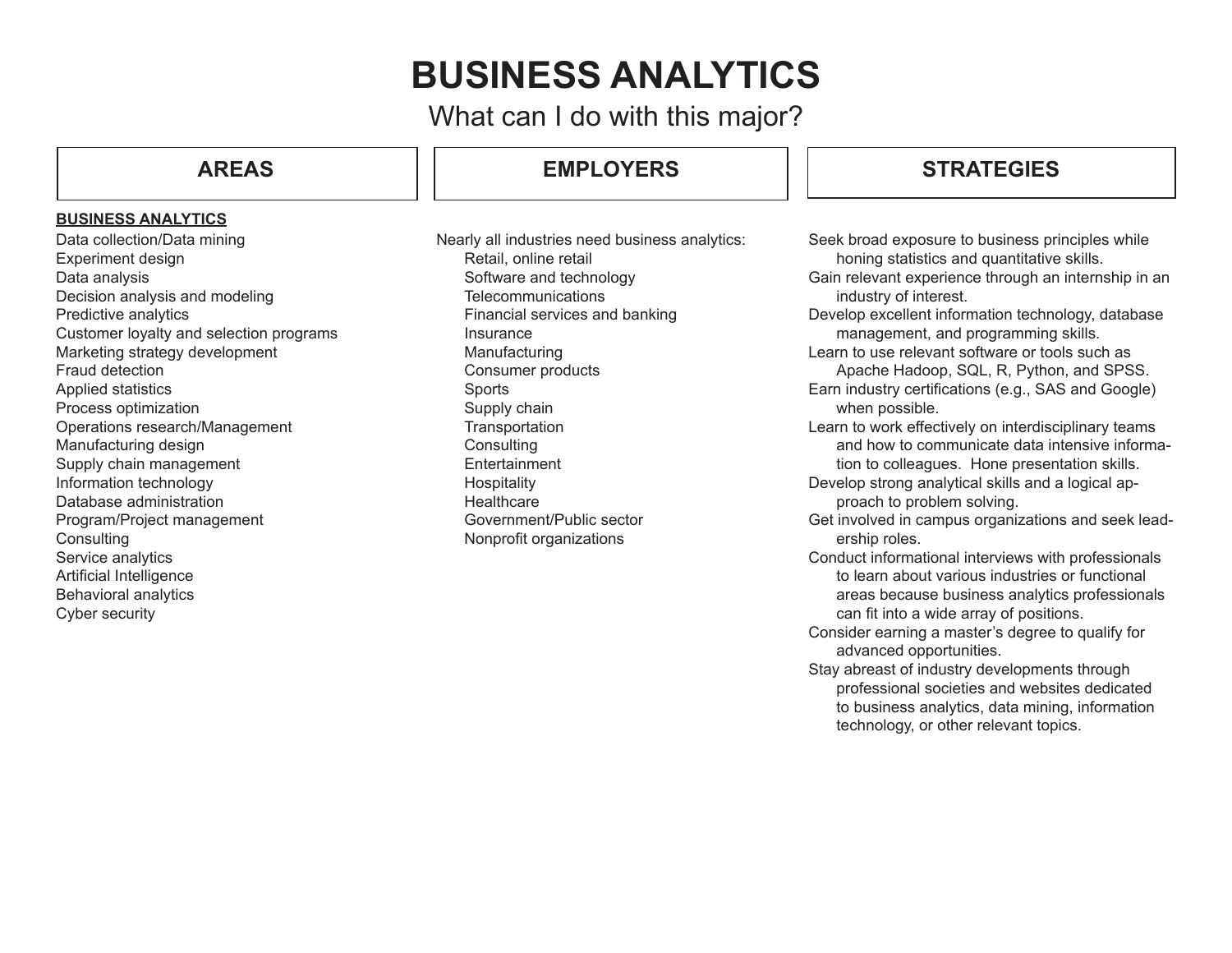### **OPERATIONS MANAGEMENT**

Operations research analysis: Business strategy Facilities layout Inventory control Personnel scheduling Production management: Line supervision Manufacturing management Production planning Quality assurance Materials management: Purchasing/buying Traffic management Inventory management

**Manufacturers** Industrial organizations Service organizations

**AREAS EMPLOYERS STRATEGIES**

Develop strong analytical skills and a logical approach to problem solving. Skills in budgeting and cost management are also important. Take courses in statistics, computer systems, or logistics. This is a more technical side of management. Learn to manage multiple situations and problems. Be able to communicate effectively with different types of people in various functional areas.

Earn an MBA to reach the highest levels of operations management.

### **BANKING AND FINANCE**

Corporate and consumer credit analysis Commercial lending Trust management Capital services Mergers and acquisitions Mortgage loans Originations and packaging Branch management **Operations** Cash management Credit scoring and risk management Private banking Financial analysis Investment banking

Commercial banks Credit unions Savings and loan associations Savings banks Mortgage banks Captive finance companies Brokerage firms Regulatory agencies: Federal Reserve Federal Deposit Insurance Corporation (FDIC) Office of the Comptroller of the Currency (OCC) Office of Thrift Supervision (OTS)

Build a solid background in business including marketing, finance, and accounting. Gain experience through part-time, summer, or internship positions in a financial services firm. Develop strong interpersonal and communication skills in order to work well with a diverse clientele. Plan to earn an MBA to enter investment banking. Research professional certifications that may be valuable in this field.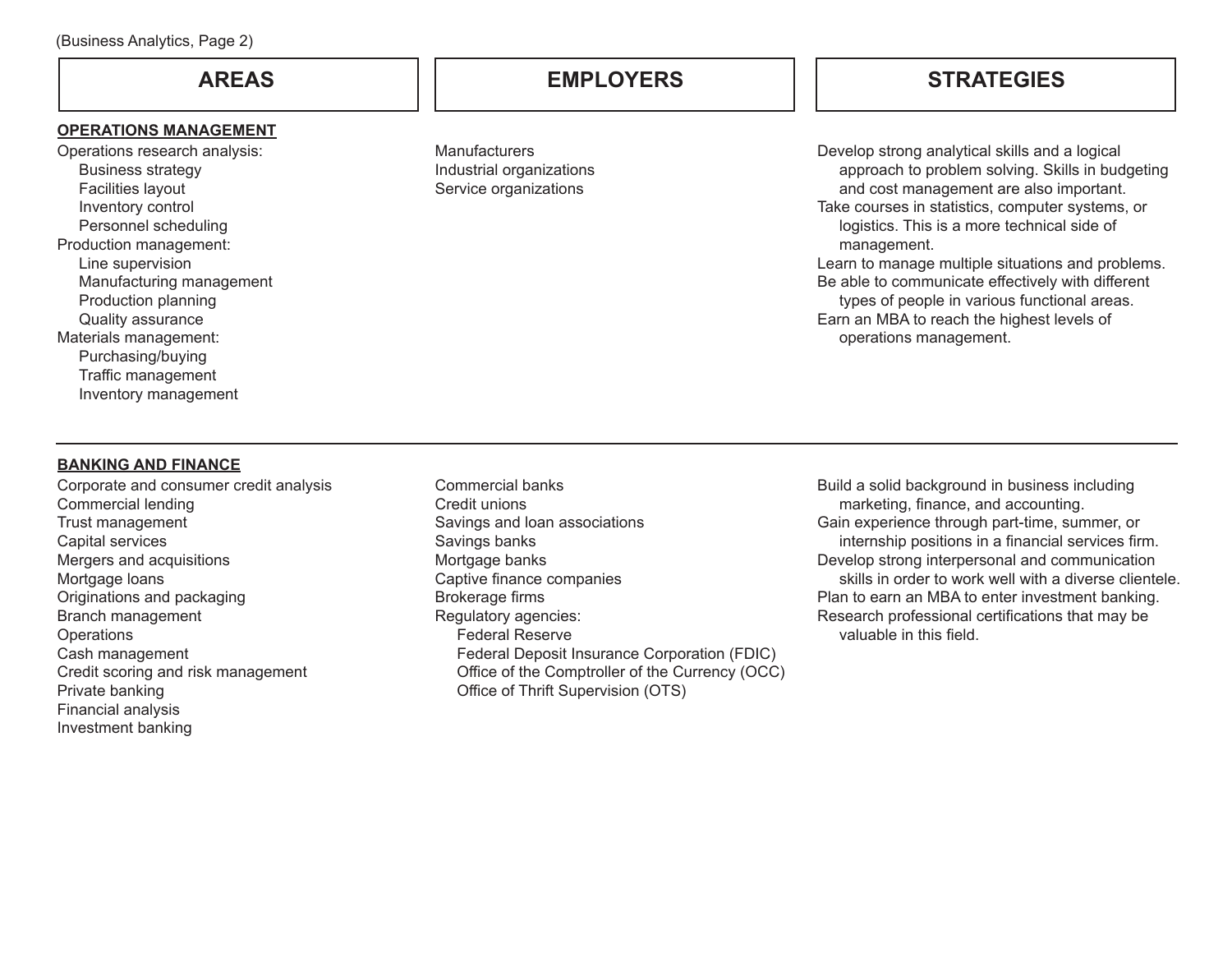### **INSURANCE**

Actuary science Risk management/Assessment Loss management/Control **Underwriting** Asset management Claims Sales Customer service

# **AREAS EMPLOYERS STRATEGIES**

Insurance firms Insurance agents and brokers Professional, scientific, and technical consulting firms Government agencies

Take additional courses in mathematics and finance. Complete an internship with an insurance agency to gain relevant experience.

Talk to professionals in the industry to learn more about claims, underwriting, and risk management. Many entry-level positions exist in these areas.

Develop strong communication skills as many positions require interaction with others and the ability to explain information clearly and concisely.

Learn how to use statistical analysis software and various computer programming languages. For Actuary Science:

Plan to take a series of actuarial exams to gain licensure from either the Society of Actuaries or the Casualty Actuarial Society. The type of insurance you deal with will determine which path to pursue. Most actuaries take these exams while working full-time, and the process takes several years. More than half of actuaries work for insurance carriers.

- Initiative and sales ability are necessary to be a successful agent or broker.
- There are many certifications in the insurance industry. Research those relevant to your area.